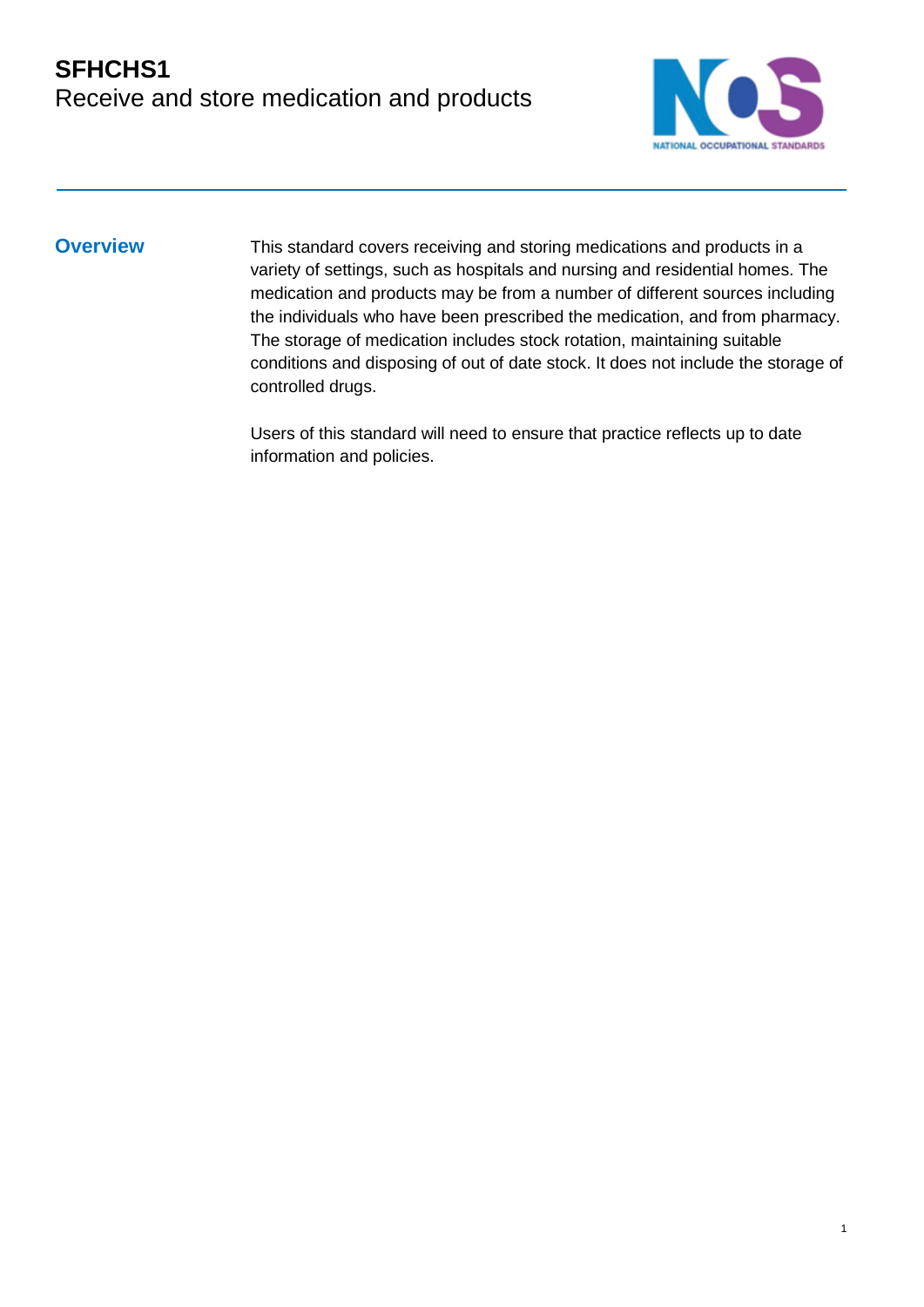### **SFHCHS1**

Receive and store medication and products

#### **Performance criteria**

- *You must be able to:* P1 apply standard precautions for infection prevention and control and take other appropriate health and safety measures
	- P2 work within your remit and responsibility
	- P3 ensure the individual understands the need to inform you of any medication they may have
	- P4 ensure the safety of the individuals' medication and care by asking them to hand them over to you for reference to by other staff, and for safe storage
	- P5 record all medication and products received from individuals in the appropriate documents
	- P6 tell the individual what will happen to their medication and products
	- P7 inform other relevant staff about the medication and products received from individuals prior to storage
	- P8 store all medication and products immediately in the appropriate place in line with legal and organisational requirements and record all actions
	- P9 ensure that storage conditions are correct for the type of medicine and are in accordance with the manufacturers recommendations
	- P10 handle all medication safely in accordance with manufacturers instructions and adhering to health and safety practices
	- P11 where applicable, check any stock you have received from other sources against the correct documents and make the appropriate recordings
	- P12 where applicable, rotate stock following agreed procedures, referring to dates of prescription and expiry and dispose of out of date stock or unwanted stock in accordance with Clinical/Corporate Governance requirements
	- P13 where applicable, inform the relevant staff:
		- P13.1 if you identify a problem with the receipt and storage of medication or products
		- P13.2 when stocks of medication and products are low and need replenishing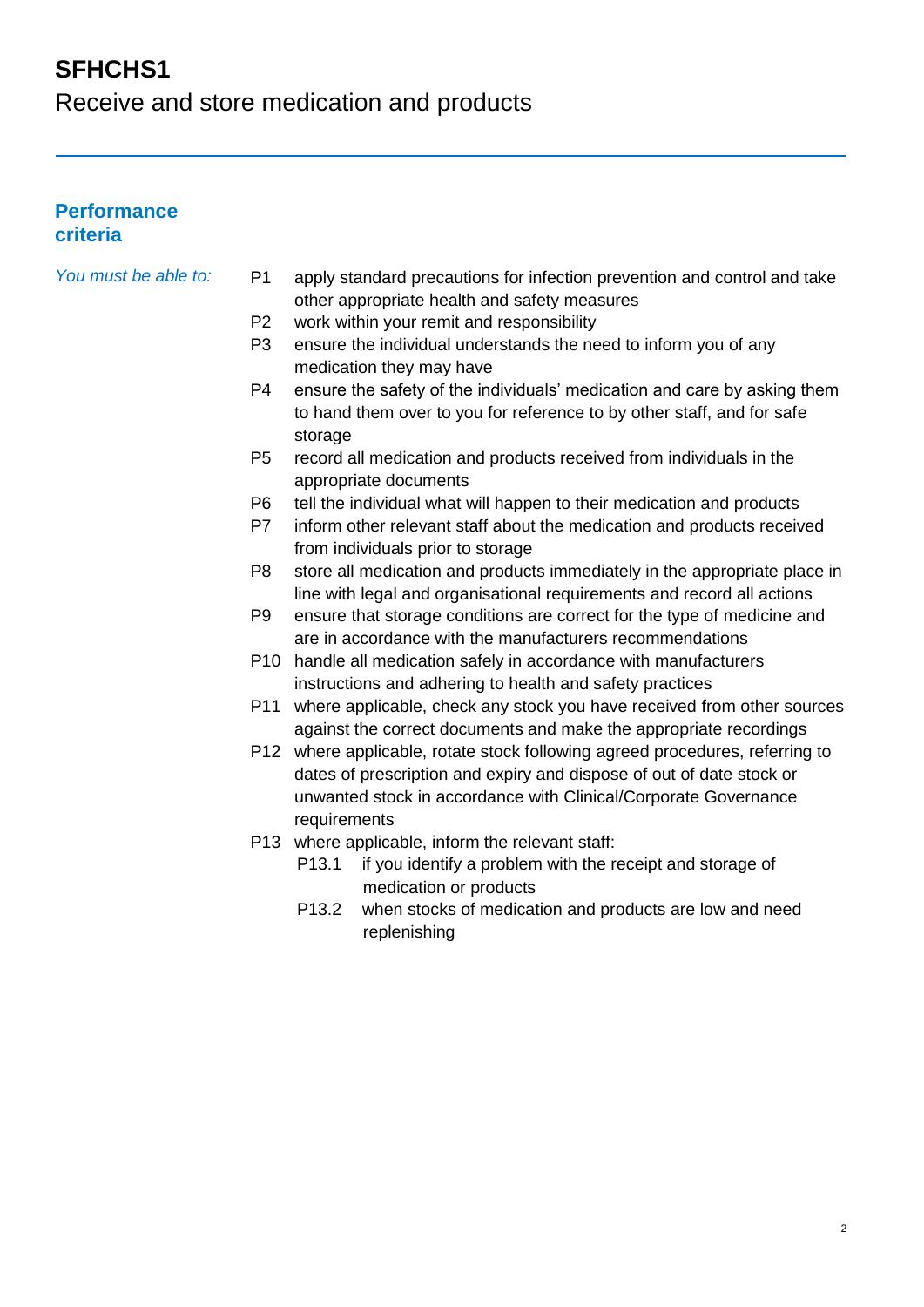# **SFHCHS1**

Receive and store medication and products

#### **Knowledge and understanding**

| You need to know and<br>understand: |    | K1 the current European and National legislation, national guidelines,<br>organisational policies and protocols in accordance with<br>Clinical/Corporate Governance which affect your work practice in relation<br>to receiving and storing medication and products |
|-------------------------------------|----|---------------------------------------------------------------------------------------------------------------------------------------------------------------------------------------------------------------------------------------------------------------------|
|                                     |    | K2 your responsibilities and accountability in relation to the current European<br>and National legislation, national guidelines and local policies and<br>protocols and Clinical/Corporate Governance                                                              |
|                                     |    | K3 the duty to report any acts or omissions in care that could be detrimental<br>to yourself, other individuals or your employer                                                                                                                                    |
|                                     |    | K4 the importance of working within your own sphere of competence and<br>seeking advice when faced with situations outside your sphere of<br>competence                                                                                                             |
|                                     |    | K5 the importance of applying standard precautions to the receiving and<br>storing of medication and products and the potential consequences of<br>poor practice                                                                                                    |
|                                     |    | K6 the various methods of good practice and general hygiene in respect of<br>yourself and storage facilities                                                                                                                                                        |
|                                     |    | K7 the different places and environmental conditions required for the storage<br>of medication, including why some medications require special storage<br>conditions and others do not                                                                              |
|                                     |    | K8 the importance of not overfilling drug fridges to allow air to circulate freely                                                                                                                                                                                  |
|                                     | K9 | some categories of medication such as "over the counter" and<br>"prescription only"                                                                                                                                                                                 |
|                                     |    | K10 the types of problems which may occur during the storage of medication<br>and the appropriate action to take                                                                                                                                                    |
|                                     |    | K11 the safe methods of handling medication and products                                                                                                                                                                                                            |
|                                     |    | K12 the procedures for the disposal of out of date, damaged or part used<br>medication and the relevant record keeping                                                                                                                                              |
|                                     |    | K13 the consequences of acting outside the limits of your role and<br>competence                                                                                                                                                                                    |
|                                     |    | K14 the need to record information in connection with medication storage and<br>security                                                                                                                                                                            |
|                                     |    | K15 the importance of keeping full and accurate records and the<br>consequences if this is not done                                                                                                                                                                 |
|                                     |    | K16 the importance of immediately reporting any issues which are outside your<br>own sphere of competence without delay to the relevant member of staff                                                                                                             |
|                                     |    |                                                                                                                                                                                                                                                                     |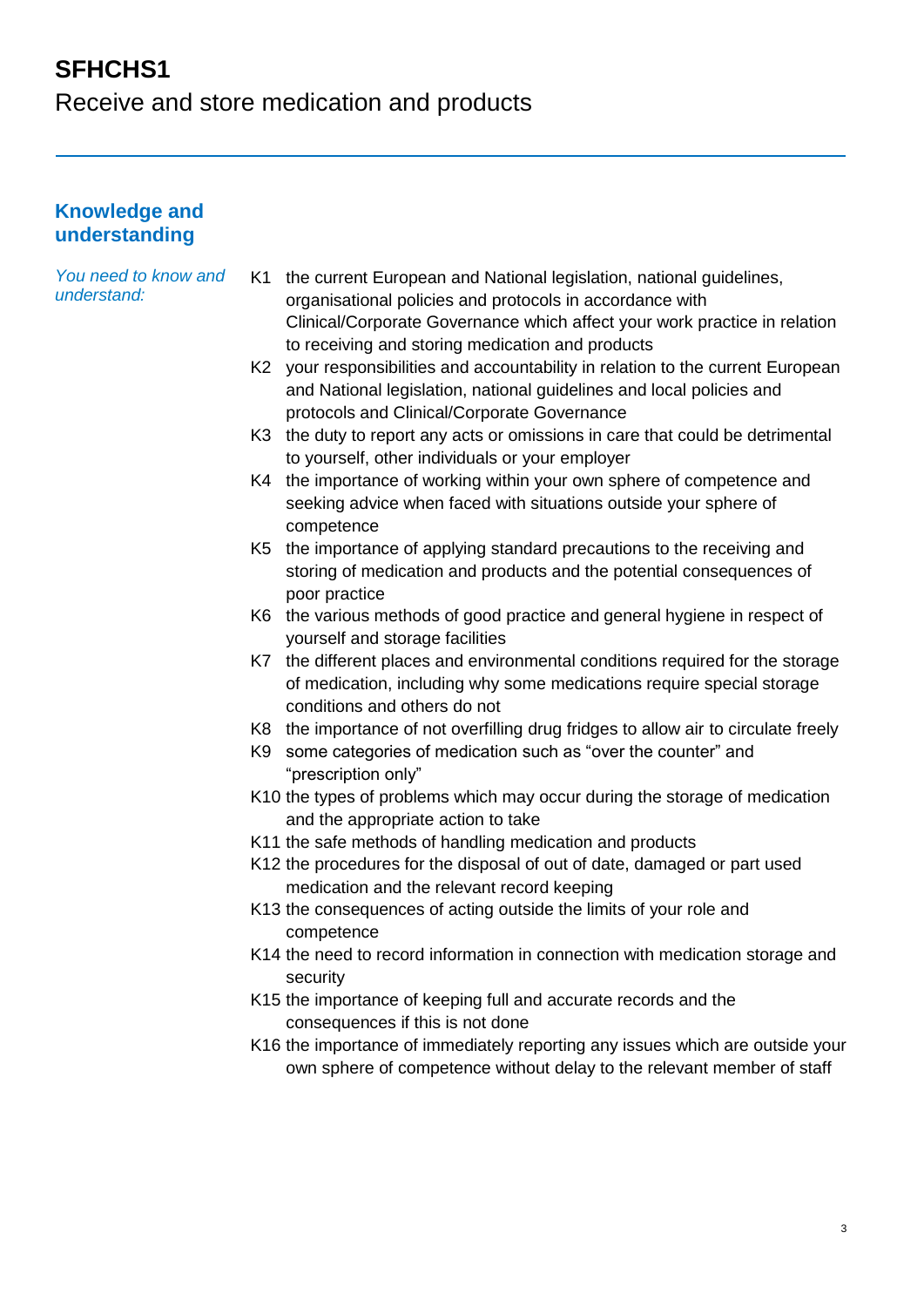## **SFHCHS1** Receive and store medication and products

### **Additional Information**

**External links** This standard links with the following dimension within the NHS Knowledge and Skills Framework (October 2004):

Dimension: G3 Procurement and commissioning